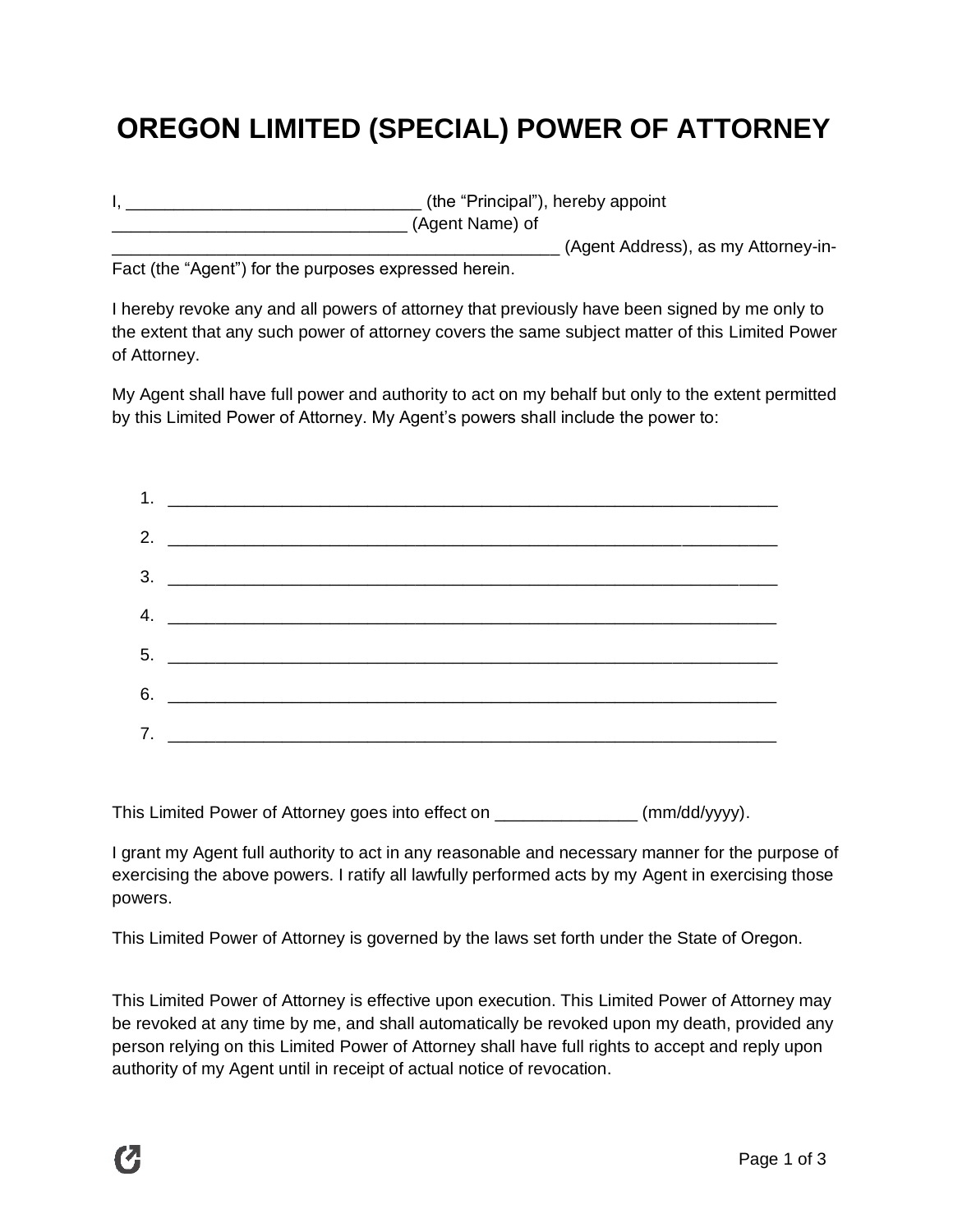## **PRINCIPAL SIGNATURE AND ACKNOWLEDGMENT**

| <b>AGENT SIGNATURE AND ACKNOWLEDGMENT</b>                                                                                                                                                                                                                                                                                                                        |  |  |  |  |  |  |  |
|------------------------------------------------------------------------------------------------------------------------------------------------------------------------------------------------------------------------------------------------------------------------------------------------------------------------------------------------------------------|--|--|--|--|--|--|--|
| appointment as Agent in accordance with this Limited Power of Attorney.                                                                                                                                                                                                                                                                                          |  |  |  |  |  |  |  |
|                                                                                                                                                                                                                                                                                                                                                                  |  |  |  |  |  |  |  |
|                                                                                                                                                                                                                                                                                                                                                                  |  |  |  |  |  |  |  |
| <b>STATEMENT OF WITNESS</b><br>On the date written above, the Principal declared to me in my presence that this instrument is<br>his Limited Power of Attorney and that he or she had willingly signed or directed another to sign<br>for him or her, and that he or she executed it as his or her free and voluntary act for the<br>purposes therein expressed. |  |  |  |  |  |  |  |
|                                                                                                                                                                                                                                                                                                                                                                  |  |  |  |  |  |  |  |
|                                                                                                                                                                                                                                                                                                                                                                  |  |  |  |  |  |  |  |
| Address:                                                                                                                                                                                                                                                                                                                                                         |  |  |  |  |  |  |  |
|                                                                                                                                                                                                                                                                                                                                                                  |  |  |  |  |  |  |  |
|                                                                                                                                                                                                                                                                                                                                                                  |  |  |  |  |  |  |  |
|                                                                                                                                                                                                                                                                                                                                                                  |  |  |  |  |  |  |  |
|                                                                                                                                                                                                                                                                                                                                                                  |  |  |  |  |  |  |  |

 $\boldsymbol{C}$